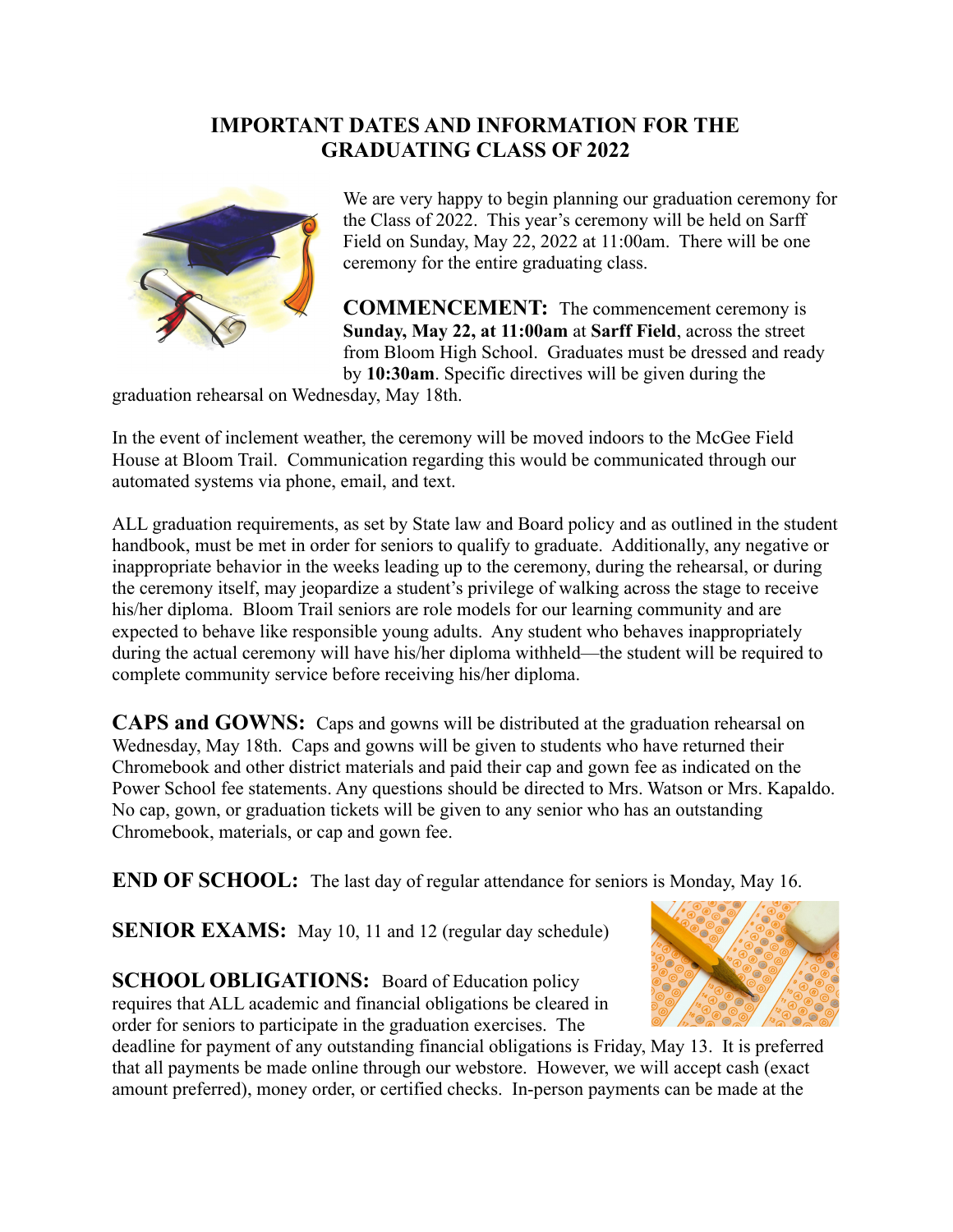building Monday-Friday between 8:30am and 2:30pm. Correspondence and/or credit recovery course credits are due May 9.

**SENIOR "DITCH"** DAY: Any event of this nature is NOT sanctioned by the school and will be considered to be an unexcused absence.

**SENIOR CHROMEBOOK/STUDENT ITEMS RETURN:** Part of the seniors' obligation is to return their district-issued Chromebook with charger and any other district-owed property such as textbooks, band instruments, NJROTC uniforms, etc. Senior clearance will take place on Thursday, May 12th and Friday, May 13th. Students should have all of their district-owned items with them on those days and be prepared to clean out their lockers. NOTE-Graduates will NOT receive their tickets to the graduation ceremony unless they return their Chromebook and charger. Seniors and their families will receive more instructions for returning these items in the graduation meetings and through other communication.

## **MANDATORY GRADUATION REHEARSAL/CAP, GOWN, & TICKET**

**DISTRIBUTION:** To be certain that graduation ceremony procedures, seating arrangement, and the diploma awarding ceremony are clearly understood and orderly, a MANDATORY rehearsal for students will take place on Wednesday, May 18th at 10:00am in the Bloom Trail Field House. This meeting is for the Students Only. All graduates are expected to be attentive and cooperative during this activity to ensure a successful graduation ceremony. Caps, gowns, alumni medals, and other regalia that students may have earned will be distributed at the end of the rehearsal along with the tickets to the ceremony. The details are as follows.

**MANDATORY PARENT MEETING:** Each graduate MUST have a parent or guardian attend a mandatory graduation meeting at Bloom Trail on either Thursday, May 12, at 6:30 p.m., or Friday, May 13, at 9:00 a.m. in the Bloom Trail Auditorium. At this parent meeting, the administration will go over the specific details of this event—ceremony date/times, health and safety guidelines, where to park, what gate to enter, what time to arrive, etc. Tickets to the ceremony (FOUR per graduate) will be issued to the graduates when they return their district-issued devices.

**APPROPRIATE CEREMONY ATTIRE:** All students are advised to dress professionally for this important occasion. Graduates must properly wear their Class of 2022 mask during the entire ceremony. Only district-issued graduation items may be worn, no corsages, additional stoles, etc. will be permitted. Students may NOT decorate their graduation caps. Graduates are expected to leave ALL personal belongings at home or with their family. Gym shoes and flip flops are not acceptable. Girls are advised to wear flat shoes or wedges as opposed to high heels —the turf is not smooth and there is a long procession as well as stairs to and from the stage.

**TICKETS FOR COMMENCEMENT:** In order to provide a safe and healthy experience for everyone, the family of each graduate will receive FOUR tickets, two white and two gold, after completing senior clearance. Students must be responsible for their tickets. Bloom Trail will NOT be responsible for lost or misplaced tickets. No non-ticketholding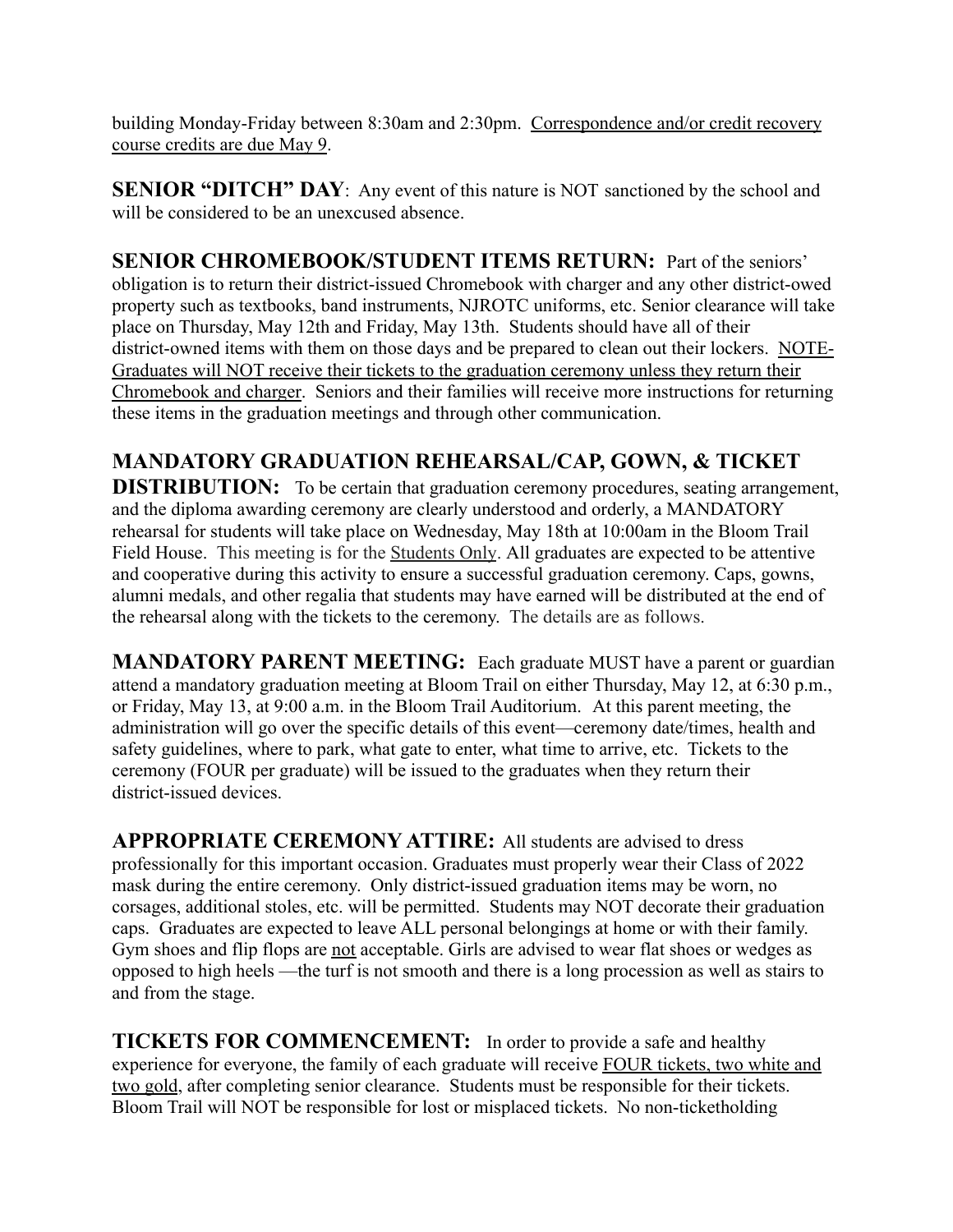spectators will be allowed in the stadium, outside the fence, or in the parking lots. In the event of inclement weather, the ceremony will be held in the McGee Field House at Bloom Trail. Due to limited seating capacity, only TWO guests per graduate, those holding GOLD tickets, will be allowed to attend the ceremony in the field house.

**DIPLOMA DISTRIBUTION:** Students will receive an empty diploma cover when they walk across the stage. Diplomas will be distributed immediately following the ceremony. Students who are disruptive or inappropriate during the graduation ceremony, WILL NOT be given their diploma until the matter has been resolved with the administration at a later time. This resolution will most likely include them completing community service hours.